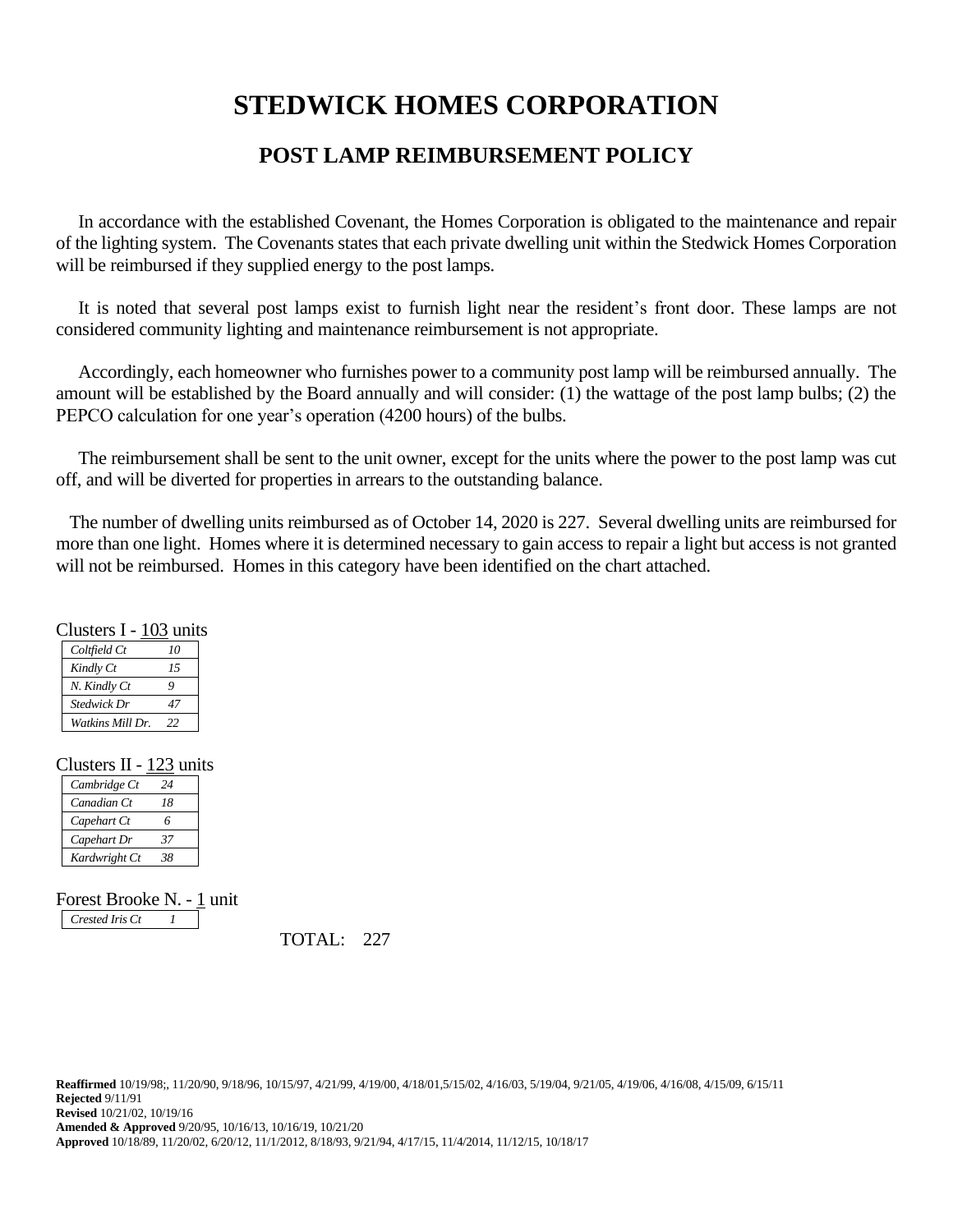### *STEDWICK POSTLAMP INVENTORY of UNITS ELIGIBLE TO BE REIMBURSED OCTOBER 14, 2020*

The following addresses all have one (1) reimbursement except as noted in red.

| 10500 | Cambridge Ct       | 1            |
|-------|--------------------|--------------|
| 10504 | Cambridge Ct       | 1            |
| 10507 | Cambridge Ct       | 1            |
| 10510 | Cambridge Ct       | 1            |
| 10515 | Cambridge Ct       | 1            |
| 10518 | Cambridge Ct       | 1            |
| 10519 | Cambridge Ct       | 1            |
| 10520 | Cambridge Ct       | 1            |
| 10524 | Cambridge Ct       | 1            |
| 10525 | Cambridge Ct       | 1            |
| 10527 | Cambridge Ct       | 1            |
| 10530 | Cambridge Ct       | 1            |
| 10533 | Cambridge Ct       | 1            |
| 10536 | Cambridge Ct       | 1            |
| 10541 | Cambridge Ct       | $\mathbf{1}$ |
| 10545 | Cambridge Ct       | $\mathbf{1}$ |
| 10546 | Cambridge Ct       | 1            |
| 10547 | Cambridge Ct       | 1            |
| 10550 | Cambridge Ct       | 1            |
| 10552 | Cambridge Ct       | 1            |
| 10555 | Cambridge Ct       | 1            |
| 10561 | Cambridge Ct       | 1            |
| 10565 | Cambridge Ct       | 1            |
| 10569 | Cambridge Ct       | 1            |
|       | <b>TOTAL HOMES</b> | 24           |
|       |                    |              |

19001 Canadian Ct  $10^{19}$ 19010 Canadian Ct 19013 Canadian Ct 1 19021 Canadian Ct 1 19022 Canadian Ct 19025 Canadian Ct 1 19026 Canadian Ct 1 19033 Canadian Ct 1 19034 Canadian Ct 1 19036 | Canadian Ct | 1 19038 Canadian Ct 1 19043 Canadian Ct 1 19049 Canadian Ct 1 19051 Canadian Ct 1 Canadian Ct **2**

| 19105 | Canadian Ct        | 1 |    |
|-------|--------------------|---|----|
| 19111 | Canadian Ct        |   |    |
| 19115 | Canadian Ct        |   |    |
|       |                    |   |    |
|       | <b>TOTAL HOMES</b> |   | 18 |
| 10400 | Capehart Ct        | 2 |    |

| 10 I V 20 | <b>00000000000</b> |   |
|-----------|--------------------|---|
| 10404     | Capehart Ct        | 2 |
| 10408     | Capehart Ct        | 1 |
| 10410     | Capehart Ct        | 2 |
| 10416     | Capehart Ct        | 1 |

**TOTAL HOMES 6**

| 19001 | Capehart Dr | 1              |
|-------|-------------|----------------|
| 19000 | Capehart Dr | $\mathbf{1}$   |
| 19004 | Capehart Dr | 1              |
| 19007 | Capehart Dr | 1              |
| 19008 | Capehart Dr | $\mathbf{1}$   |
| 19011 | Capehart Dr | 2              |
| 19014 | Capehart Dr | $\mathbf{1}$   |
| 19015 | Capehart Dr | $\mathbf{1}$   |
| 19020 | Capehart Dr | 1              |
| 19023 | Capehart Dr | 1              |
| 19024 | Capehart Dr | $\mathbf{1}$   |
| 19025 | Capehart Dr | $\mathbf{1}$   |
| 19028 | Capehart Dr | $\mathbf{1}$   |
| 19032 | Capehart Dr | 1              |
| 19033 | Capehart Dr | $\mathbf{1}$   |
| 19034 | Capehart Dr | 1              |
| 19037 | Capehart Dr | $\mathbf{1}$   |
| 19040 | Capehart Dr | $\mathbf{1}$   |
| 19041 | Capehart Dr | $\mathbf{1}$   |
| 19044 | Capehart Dr | $\mathbf{1}$   |
| 19045 | Capehart Dr | 1              |
| 19050 | Capehart Dr | $\mathbf{1}$   |
| 19052 | Capehart Dr | $\overline{1}$ |
| 19103 | Capehart Dr | 1              |
| 19107 | Capehart Dr | $\mathbf{1}$   |
| 19110 | Capehart Dr | 1              |
| 19114 | Capehart Dr | 1              |
|       |             |                |

|       | <b>TOTAL HOMES</b> |   |
|-------|--------------------|---|
| 19134 | Capehart Dr        | 1 |
| 19130 | Capehart Dr        | 1 |
| 19128 | Capehart Dr        | 1 |
| 19126 | Capehart Dr        | 1 |
| 19124 | Capehart Dr        | 1 |
| 19123 | Capehart Dr        | 1 |
| 19120 | Capehart Dr        | 1 |
| 19119 | Capehart Dr        | 1 |
| 19117 | Capehart Dr        | 1 |
| 19116 | Capehart Dr        | 1 |

| 10 |
|----|
|    |
|    |
|    |
|    |
|    |
|    |
|    |
|    |
|    |
|    |
|    |



| 10400 | Kardwright Ct | 1 |
|-------|---------------|---|
| 10401 | Kardwright Ct | 2 |
| 10402 | Kardwright Ct | 1 |
| 10404 | Kardwright Ct | 1 |
| 10405 | Kardwright Ct | 1 |
| 10406 | Kardwright Ct | 1 |
| 10407 | Kardwright Ct | 1 |
| 10408 | Kardwright Ct | 1 |
| 10409 | Kardwright Ct | 1 |
| 10410 | Kardwright Ct | 1 |
| 10413 | Kardwright Ct | 1 |
| 10414 | Kardwright Ct | 1 |
| 10415 | Kardwright Ct | 1 |
| 10416 | Kardwright Ct | 1 |